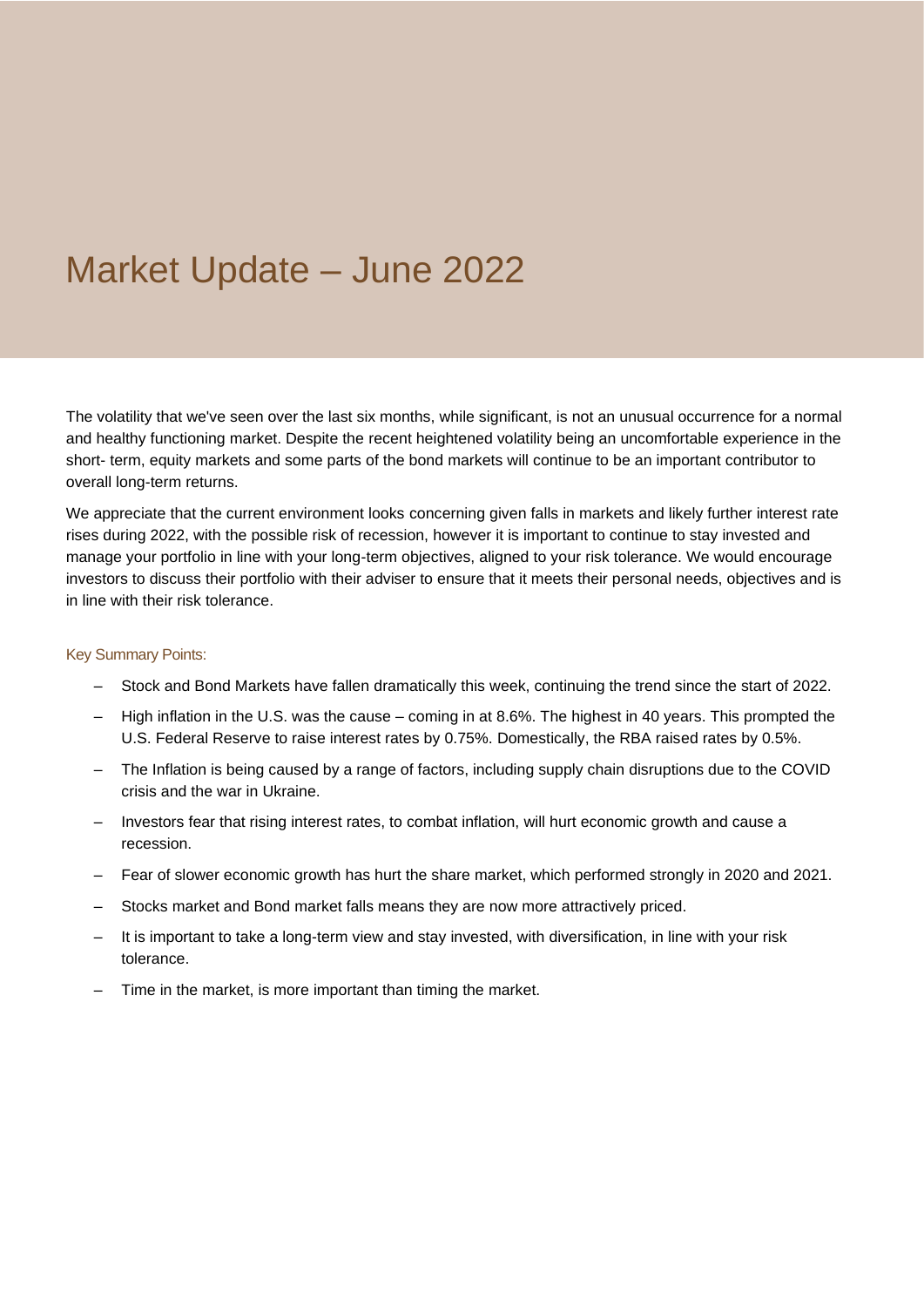# **Inflation at 40-year highs**



Sourced: June 2022

The chart above shows the recent dramatic increases in U.S. Inflation with the colours reflecting where the inflation has come from – mainly from energy prices, services and food.

The COVID crisis and the war in Ukraine caused reduced supply of goods and services. Also, just after the COVID crisis back in March 2020, governments and central banks increased the money supply to support markets and economies. The increased money supply, meant more money bidding for the same quantity of goods, causing rising prices. This will likely continue throughout 2022, as it takes time to work through the global economy.

## **Outlook**

We expect inflation and interest rates to continue rising in 2022. This will have an effect in the short-term, dampening economic growth. We also expect inflation to reduce in 2023 and this should take pressure off the global economy. This is because the supply side shocks should reduce as the world opens up after the COVID crisis.

An end to the war in Ukraine would also help the inflation situation, as the supply of many key commodities would increase.

Markets have fallen substantially and are therefore more attractively priced than recent all-time highs at the end of 2021. There are asset classes that should do well in the coming periods, including floating rate Bond markets and asset classes that benefit from inflation – e.g. Infrastructure and Commodities.

One of the important lessons in investing is that time in the market, is more important than timing the market. The following chart demonstrates that whilst short term movements in markets (in this case the ASX 200) can be extremely volatile (as we have witnessed in the past six months), investing for the longer term (the blue line) provides a much more stable outcome. As we continue working through this period of heightened volatility, keeping the longer-term in mind remains important.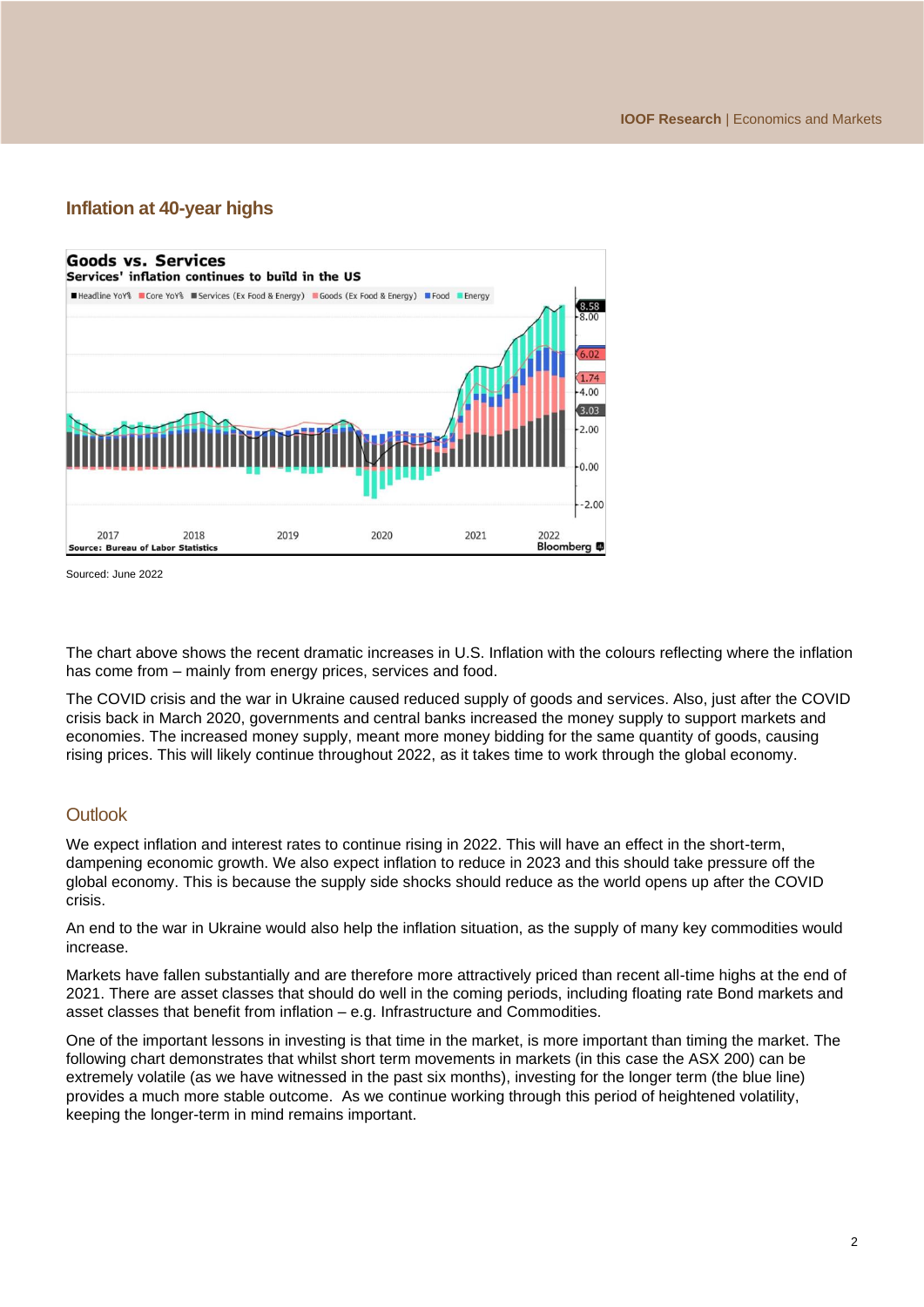

### **Long Term Returns (Blue Line) More Stable than Short Term Return (Green Line)**

Source : Lonsec May 2022